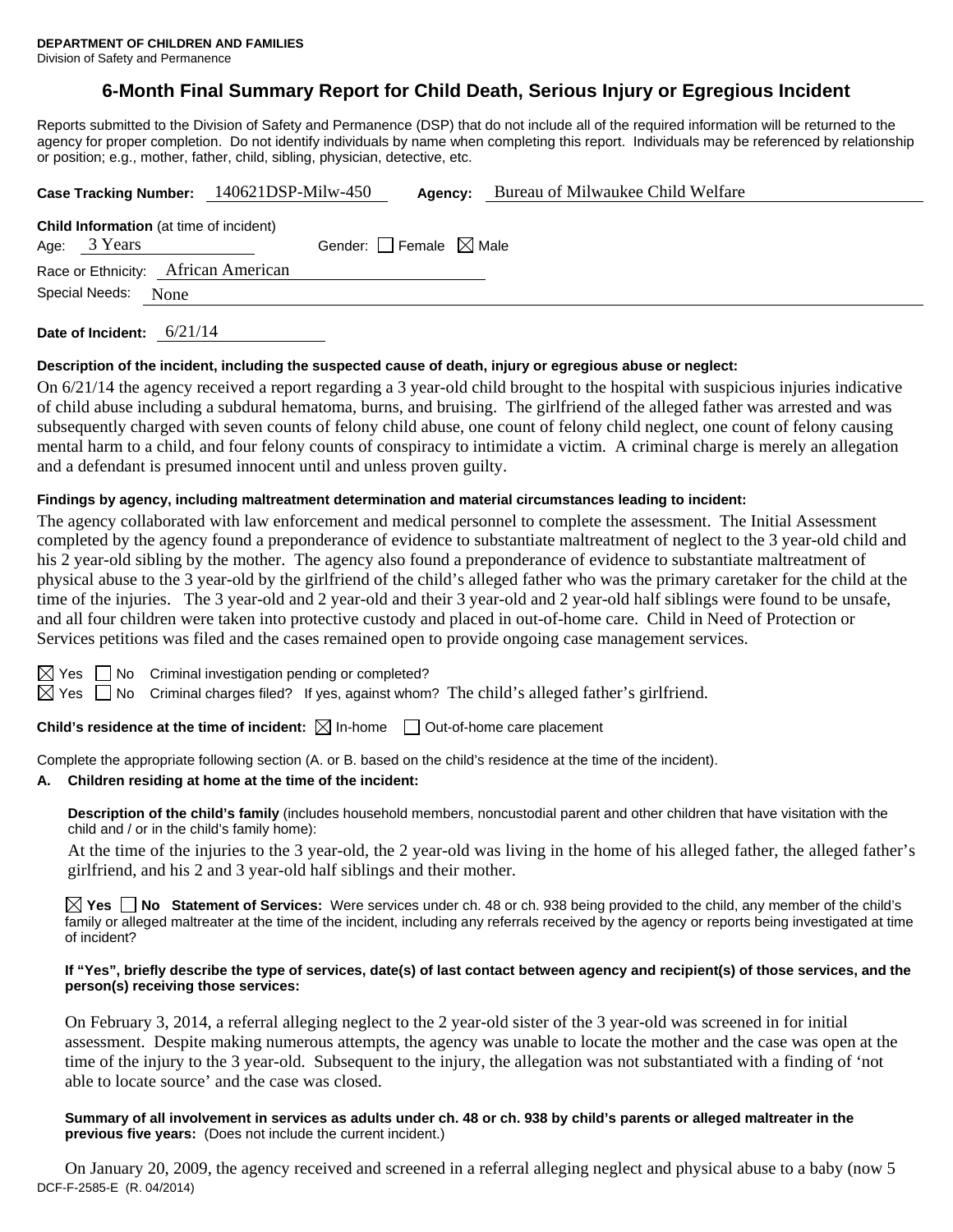year old) by his mother. The assessment completed by the agency found insufficient evidence to substantiate the allegations of neglect and abuse by the mother. The baby (now 5 year-old) and his 4 year-old (now 10 year-old) brother were determined to be unsafe, placed in out-of-home care, served under a Child in Need of Protection and Services petition. The parents' rights were terminated and the children were adopted and are not involved in this June 21 incident. (Note: the baby and 4 year-old are biological half-siblings of the 3 year-old child who is the subject of this summary)

#### **Summary of actions taken by the agency under ch. 48, including any investigation of a report or referrals to services involving the child, any member of the child's family living in this household and the child's parents and alleged maltreater.** (Does not include the current incident.)

(Note: Screened out reports listed in this section may include only the date of the report, screening decision, and if a referral to services occurred at Access. Reports that do not constitute a reasonable suspicion of maltreatment or a reason to believe that the child is threatened with harm are not required to be screened in for an initial assessment, and no further action is required by the agency.)

On September 12, 2008, the agency screened in a Services Report regarding a baby (now 5 year old) and 4 year-old (now 10 year old) of the mother. The reporter requested a home study of the grandparent's home. The home study was completed and the case was closed.

On January 20, 2009, the agency received and screened in a referral alleging neglect and physical abuse to a baby (now 5 year old) by the mother. The assessment completed by the agency found insufficient evidence to substantiate the allegations of neglect and abuse by the mother. The baby (now 5 year-old) and his 4 year-old (now 10 year-old) brother were determined to be unsafe, placed in out of home care, served under a Child in Need of Protection and Services petition. The parents' rights were terminated and the children were adopted

On January 23, 2009, the agency screened out a CPS report.

On November 12, 2010, the agency screened out a CPS report.

On February 3, 2014, a referral alleging neglect to the 2 year-old sister of the 3 year-old was screened in for initial assessment. Despite making numerous attempts, the agency was unable to locate the mother and the case was open at the time of the injury to the 3 year-old. Subsequent to the injury, the allegation was not substantiated with a finding of 'not able to locate source' and the case was closed.

### **Summary of any investigation involving the child, any member of the child's family and alleged maltreater conducted under ch. 48 and any services provided to the child and child's family since the date of the incident:**

The agency collaborated with law enforcement and medical personnel to complete the assessment. The Initial Assessment completed by the agency found a preponderance of evidence to substantiate maltreatment of neglect to the 3 year-old child and his 2 year-old sibling by the mother. The agency also found a preponderance of evidence to substantiate maltreatment of physical abuse to the 3 year-old by the girlfriend of the child's alleged father who was the primary caretaker for the child at the time of the injuries. The 3 year-old and 2 year-old and their 3 year-old and 2 year-old half siblings were found to be unsafe, and all 4 children were taken into protective custody and placed in out-of-home care. Child in Need of Protection or Services petitions was filed and the cases remained open to provide ongoing case management services.

### **B. Children residing in out-of-home care (OHC) placement at time of incident:**

## **Description of the OHC placement and basis for decision to place child there:** N/A

### **Description of all other persons residing in the OHC placement home:** N/A

**Licensing history:** Including type of license, duration of license, summary of any violations by licensee or an employee of licensee or other actions that constitute a substantial failure to protect and promote the welfare of the child. N/A